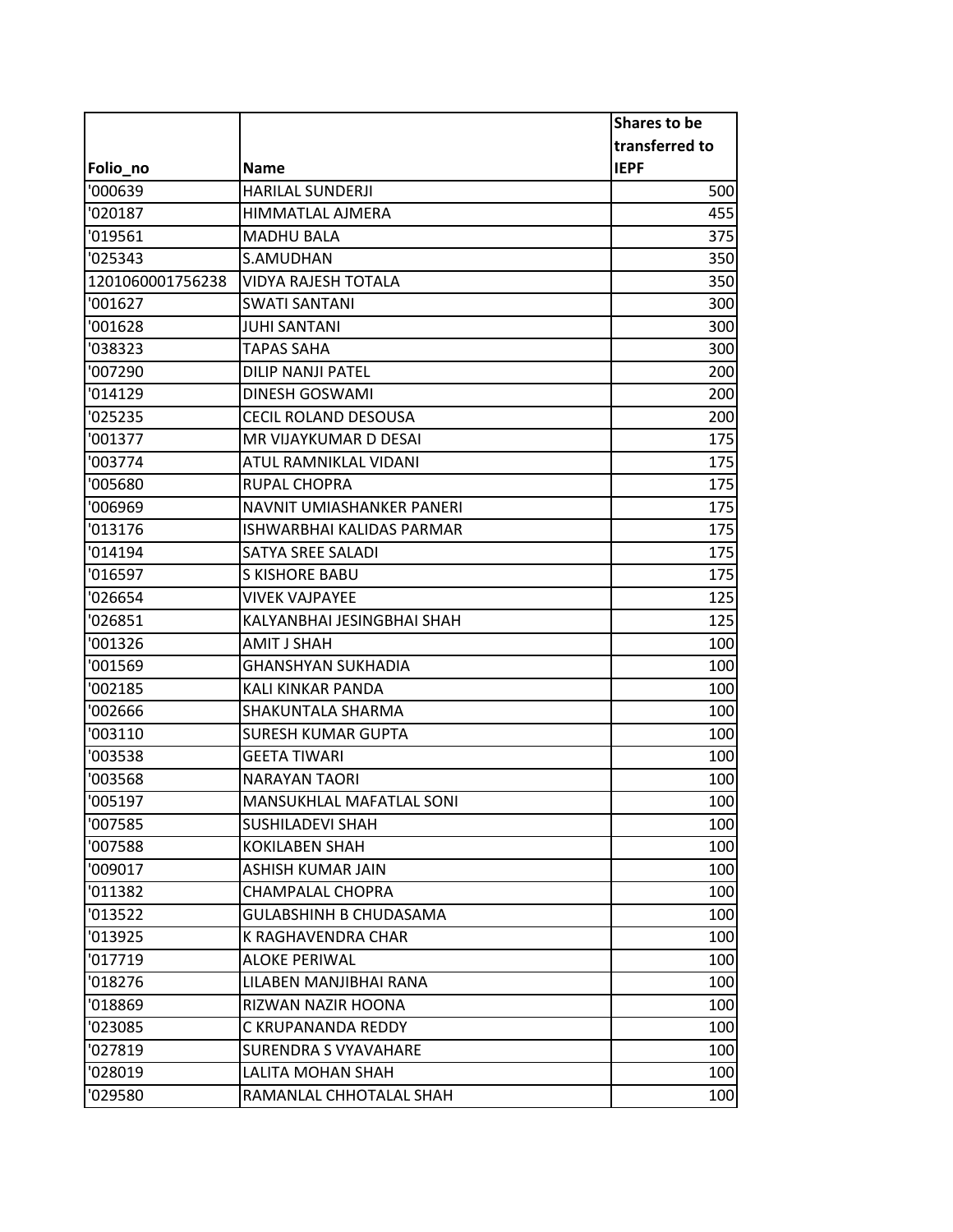| '029838           | <b>CHARUL KATHURIA</b>             | 100            |
|-------------------|------------------------------------|----------------|
| '031283           | KANTILAL KARSANBHAI PATEL          | 100            |
| '031469           | ANAND SHANKAR SAHAY                | 100            |
| '033807           | UTI-COLUMBUS FUND UNIT SCHEME 1994 | 100            |
| '036063           | PUSHPA SHARMA                      | 100            |
| '036155           | SHAMBHU DAS                        | 100            |
| '036942           | <b>ASHOK KUMAR GUPTA</b>           | 100            |
| '038746           | PRATHIBHA ANIL KUMAR               | 100            |
| 'IN30009510217247 | <b>Biman Banerjee</b>              | 100            |
| 'IN30034310391513 | SHANTABEN RAMBHAI YADAV            | 100            |
| 'IN30036010196140 | <b>GEETA SINGH RAMAN</b>           | 100            |
| '002025           | MANJULABEN MOHANLAL PARMAR         | 75             |
| '004418           | M A SHEMEENA                       | 75             |
| '004537           | <b>B RAJASEKHARAN PILLAI</b>       | 75             |
| '006569           | PRITI KUMARI HISARIA               | 75             |
| '006683           | PRADIP KUMAR SAHU                  | 75             |
| '009098           | <b>BIRAJ KANTI DAS</b>             | 75             |
| '009674           | <b>ANAND GUPTA</b>                 | 75             |
| '009683           | <b>SHAYM SUNDER SHARMA</b>         | 75             |
| '009800           | AJAY KUMAR SINGHAL                 | 75             |
| '012493           | ARUNKUMAR MANILAL GANDHI           | 75             |
| '012597           | PRAKASH G PATHAK                   | 75             |
| '015262           | S VENGATA NARASUSTENO              | 75             |
| '016499           | VEKATA SIVA NAGA PRASAD CH         | 75             |
| '028899           | <b>HEMANTKUMAR C KAPADIA</b>       | 75             |
| '035774           | <b>MANISHI MITRA</b>               | 75             |
| 'IN30015910351936 | PUKHRAJ BOTHRA                     | 75             |
| '018212           | <b>JASUMATIBEN D OZA</b>           | 50             |
| '018951           | VIMAL CHAWLA                       | 50             |
| '028985           | RAJMANI MISRA                      | 50             |
| 'IN30169610764218 | <b>VISHNU CHOKSE</b>               | 50             |
| 'IN30232410829500 | E BALASUBRAMANI                    | 37             |
| 'IN30133019900527 | <b>MADAN KISHORE SINGH</b>         | 30             |
| '003981           | NOORALI NANJI BHIMANI              | 25             |
| '004816           | PREMILABEN LALBHAI SHAH            | 25             |
| '006220           | TARA DEVI CHHABRIA                 | 25             |
| '007893           | <b>JYOSTANA SHAH</b>               | 25             |
| '033615           | <b>SURENDRA C PARMAR</b>           | 25             |
| '034924           | MADHUSUDEN SHARMA                  | 25             |
| '020771           | <b>TAHERALI ALIJI</b>              | 15             |
| 'IN30039417858699 | <b>HUSNA SHAHEEN</b>               | 10             |
| '033810           | SIPRA SEAL                         | 5              |
| 'IN30163741306201 | DEVI R                             | 4              |
| '1201320001052988 | PRAVEEN MISHRA.                    | $\overline{2}$ |